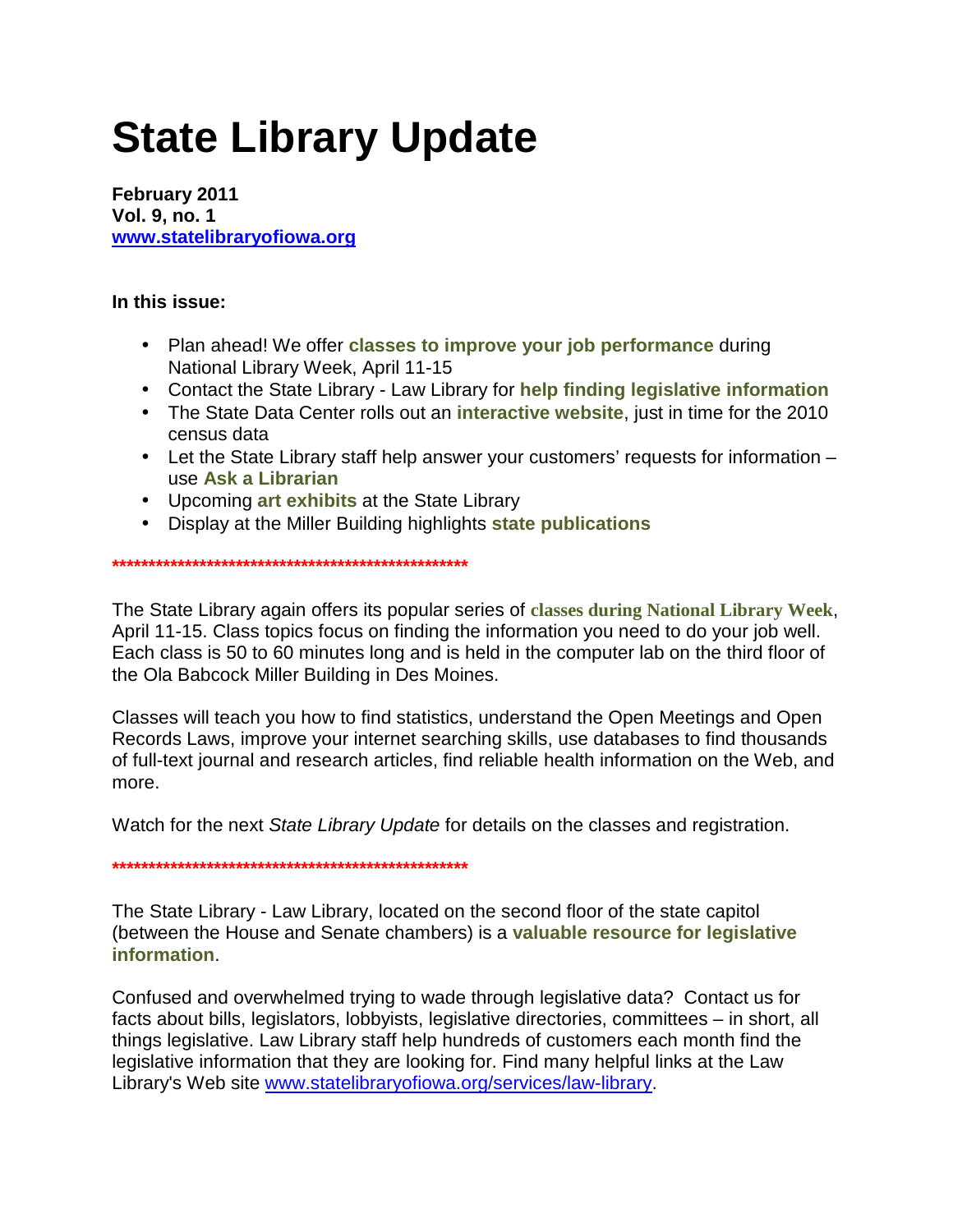Call the Law Library at 515-281-5124, 800-248-4483 or e-mail law@lib.state.ia.us for all your legal, legislative and judicial information needs.

#### **\*\*\*\*\*\*\*\*\*\*\*\*\*\*\*\*\*\*\*\*\*\*\*\*\*\*\*\*\*\*\*\*\*\*\*\*\*\*\*\*\*\*\*\*\*\*\*\*\***

The State Library of Iowa is excited to announce the launch of the **new State Data Center website**. The State Data Center was awarded a grant by the IOWAccess revolving fund for the development of an interactive website. IOWAccess works to provide one-stop electronic access to government information and transactions. The new site offers users the ability to choose specific geographies, and to create customized reports to meet their individual needs.

On February 10, the U.S. Census Bureau released population, race and Hispanic or Latino origin, and occupancy data from the 2010 Census. The data is available for all counties, cities, and townships in Iowa and can be accessed on the new website at www.iowadatacenter.org/. Any questions or suggestions on how to improve the site are welcomed. Contact Gary Krob at 515-281-6618, 800-248-4483, or gary.krob@lib.state.ia.us.

#### **\*\*\*\*\*\*\*\*\*\*\*\*\*\*\*\*\*\*\*\*\*\*\*\*\*\*\*\*\*\*\*\*\*\*\*\*\*\*\*\*\*\*\*\*\*\*\*\*\***

The **Ask a Librarian** service presents a seamless interface to state government for Iowa citizens and it can save your agency time in researching questions outside of your scope. Refer customers to the link on the state portal at www.iowa.gov (Live Online Support – upper right-hand corner) or to the State Library's website at www.statelibraryofiowa.org (Ask a Librarian or Live Chat – upper right hand corner).

Don't waste time tracking down information not related to your agency, let the State Library's professional research staff use their knowledge of state government and indepth resources to assist you in providing the best possible information to your customers. Answering customers' questions is a top priority of the State Library's professional staff and replies are usually within one business day.

If you have questions, please contact Barbara Corson at the State Library at 515-281- 4352, 800-248-4483, or barb.corson@lib.state.ia.us.

### **\*\*\*\*\*\*\*\*\*\*\*\*\*\*\*\*\*\*\*\*\*\*\*\*\*\*\*\*\*\*\*\*\*\*\*\*\*\*\*\*\*\*\*\*\*\*\*\*\***

**Waterloo artist Margaret Whiting's artwork** will be exhibited in the State Library – Main Library during the month of March. Her art, created with old law books, dictionaries and science books, addresses current environmental issues. For a preview of her unusual and creative art and for more information go to www.statelibraryofiowa.org/services/news-publications/art-exhibits/mwexhibit.

The **photographs of state employee, Dana Barrer,** will be on exhibit in the State Library – Main Library during April. Her photos cover a wide variety of themes from